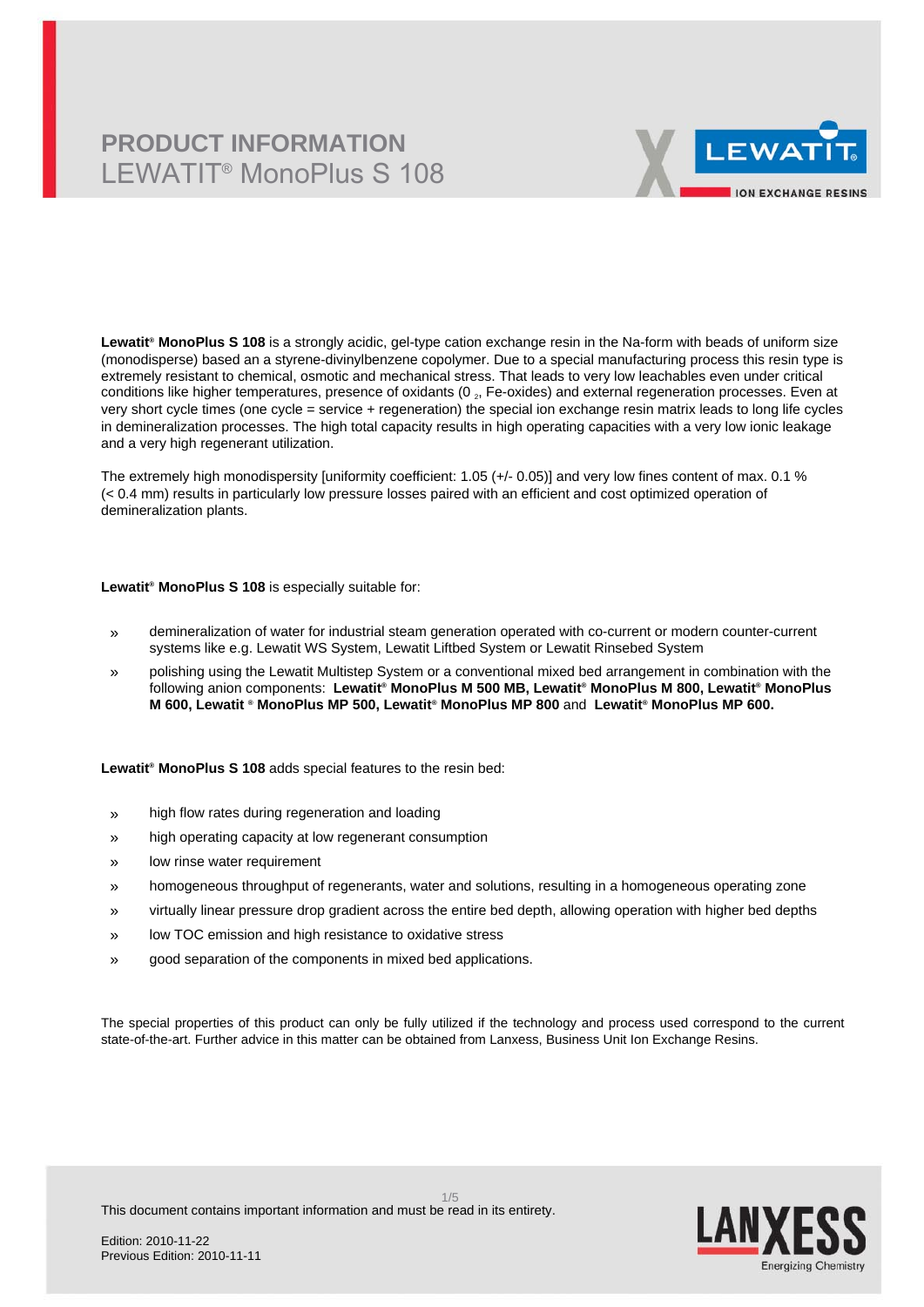

### General Description

| lonic form as shipped | Na <sup>+</sup>          |
|-----------------------|--------------------------|
| Functional group      | sulfonic acid            |
| Matrix                | crosslinked polystryrene |
| Structure             | gel type beads           |
| Appearance            | black-brown              |

## Physical and Chemical Properties

|                         |                      | metric units |                   |
|-------------------------|----------------------|--------------|-------------------|
| Uniformity Coefficient* |                      |              | $1.05 (+/- 0.05)$ |
| Mean bead size*         |                      | mm           | $0.62 (+/- 0.05)$ |
| <b>Bulk density</b>     | (+/- 5 %)            | g/l          | 840               |
| Density                 |                      | approx. g/ml | 1.30              |
| Water retention         |                      | wt. %        | $41 - 46$         |
| Total capacity*         |                      | min. eq/l    | 2.2               |
| Volume change           | $Na^{+}$ --> $H^{+}$ | max. vol. %  | 10                |
| Stability               | at pH-range          |              | $0 - 14$          |
| Storability             | of the product       | max. years   | $\overline{2}$    |
| Storability             | temperature range    | $^{\circ}C$  | $-20 - 40$        |

\* Specification values subjected to continuous monitoring.



This document contains important information and must be read in its entirety.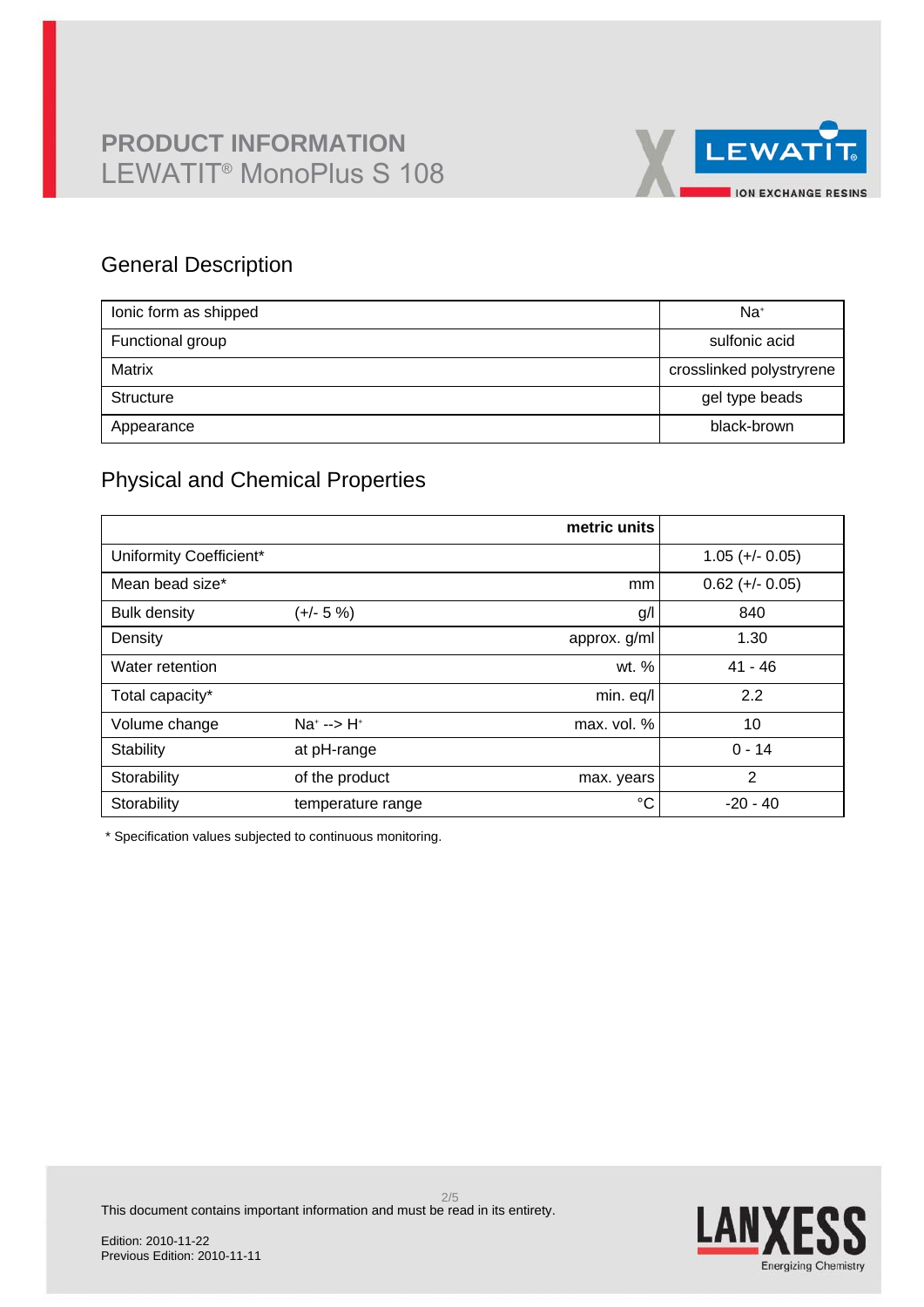## **PRODUCT INFORMATION** LEWATIT® MonoPlus S 108



### Recommended Operating Conditions\*

|                                     |                               | metric units                 |                                        |                                       |  |
|-------------------------------------|-------------------------------|------------------------------|----------------------------------------|---------------------------------------|--|
| Operating temperature               |                               | max. °C                      | 120                                    |                                       |  |
| Operating pH-range                  |                               |                              | $0 - 14$                               |                                       |  |
| Bed depth                           |                               | min. mm                      |                                        | 800                                   |  |
| Specific pressure drop              | (15 °C)                       | approx. kPa*h/m <sup>2</sup> |                                        | 1.0                                   |  |
| Pressure drop                       |                               | max. kPa                     |                                        | 200                                   |  |
| Linear velocity                     | operation                     | max. m/h                     |                                        | 60***                                 |  |
| Linear velocity                     | backwash (20 °C)              | approx. m/h                  |                                        | 15                                    |  |
| Bed expansion                       | (20 °C, per m/h)              | approx. vol. %               |                                        | 4                                     |  |
| Freeboard                           | backwash<br>(extern / intern) | vol. %                       | $60 - 80$                              |                                       |  |
| Regenerant                          |                               |                              | HCI                                    | $H_2SO_4$<br><b>NaCl</b>              |  |
| Counter current<br>regeneration     | level                         | approx. g/l                  | <b>HCI</b><br>$H_2SO_4$<br><b>NaCl</b> | 50<br>80<br>90                        |  |
| Counter current<br>regeneration     | concentration                 | wt. %                        | HCI<br>$H_2SO_4$<br><b>NaCl</b>        | $4 - 6$<br>$1.5***/3**$<br>8 - 10     |  |
| Linear velocity                     | regeneration                  | approx. m/h                  | <b>HCI</b><br>$H_2SO_4$<br><b>NaCl</b> | 5<br>$10 - 20$<br>5                   |  |
| Linear velocity                     | rinsing                       | approx. m/h                  | <b>HCI</b><br>$H_2SO_4$<br><b>NaCl</b> | 5<br>$\frac{5}{5}$                    |  |
| Rinse water requirement slow / fast |                               | approx. BV                   | <b>HCI</b><br>$H_2SO_4$<br><b>NaCl</b> | $\overline{2}$<br>2<br>$\overline{2}$ |  |
| Co current regeneration             | level                         | approx. g/l                  | <b>HCI</b><br>$H_2SO_4$<br><b>NaCl</b> | 100<br>150<br>200                     |  |
| Co current regeneration             | concentration                 | approx. wt. %                | HCI<br>$H_2SO_4$<br><b>NaCl</b>        | 6 - 10<br>$1.5***/3**$<br>$8 - 10$    |  |
| Linear velocity                     | regeneration                  | approx. m/h                  | <b>HCI</b><br>$H_2SO_4$<br>NaCl        | 5<br>$10 - 20$<br>5                   |  |
|                                     |                               |                              |                                        |                                       |  |



This document contains important information and must be read in its entirety.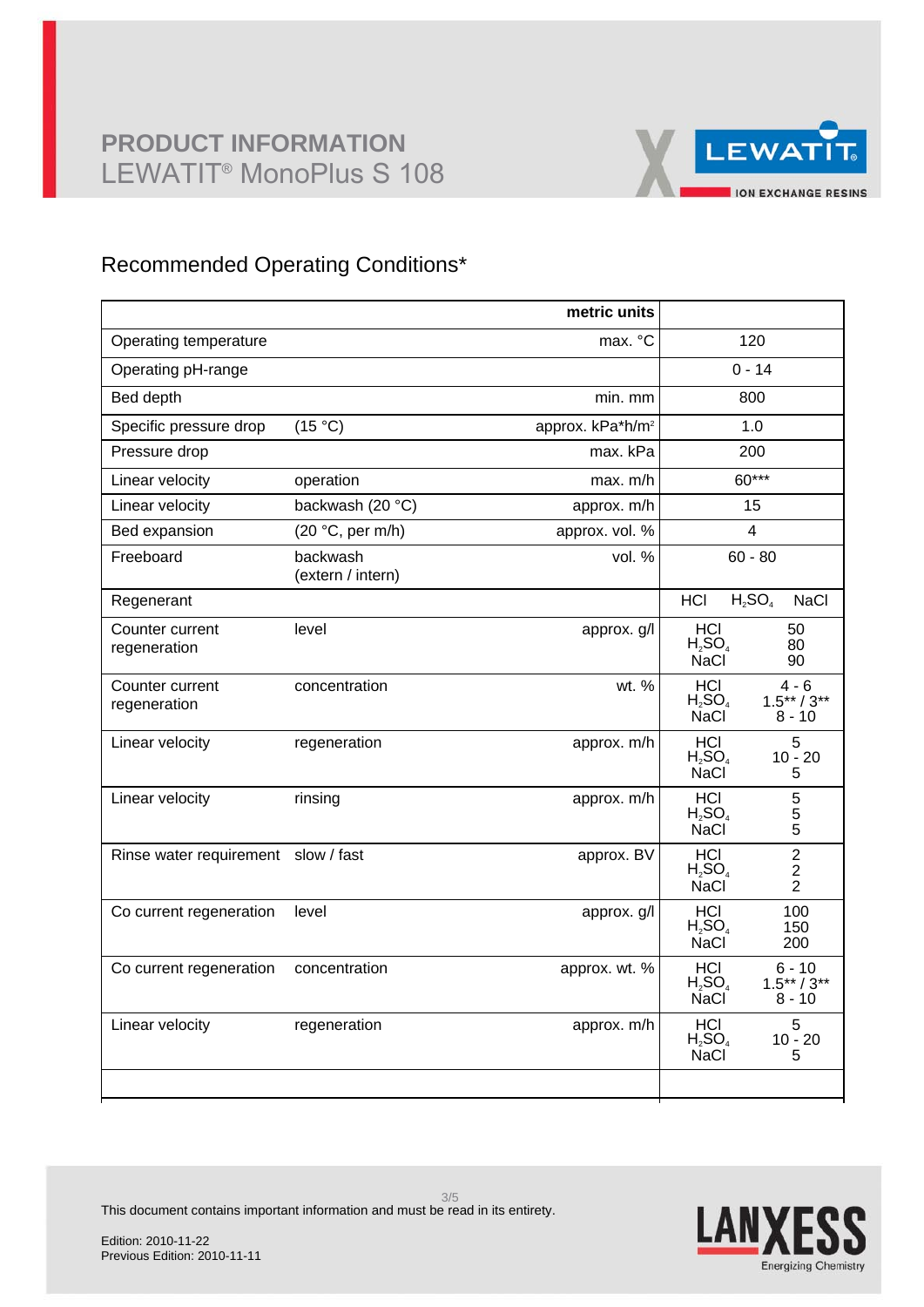# **PRODUCT INFORMATION** LEWATIT® MonoPlus S 108



| Linear velocity                     | rinsing       | approx. m/h   | $H_2$ SO <sub>4</sub><br><b>NaCl</b>   | 5<br>5<br>5        |
|-------------------------------------|---------------|---------------|----------------------------------------|--------------------|
| Rinse water requirement slow / fast |               | approx. BV    | <b>HCI</b><br>$H_2SO_4$<br><b>NaCl</b> | 6<br>6<br>6        |
| Mixed bed operation                 |               |               |                                        |                    |
| Bed depth                           |               | min. mm       |                                        |                    |
| Regenerant                          | level         | approx. g/l   | H <sub>2</sub> SO <sub>4</sub>         | 100<br>150         |
| Regenerant                          | concentration | approx. wt. % | HCI<br>$H_2SO_4$                       | $4 - 6$<br>$2 - 8$ |

\* The recommended operating conditions refer to the use of the product under normal operating conditions. It is based on tests in pilot plants and data obtained from industrial applications. However, additional data are needed to calculate the resin volumes required for ion exchange units. These data are to be found in our Technical Information Sheets.

\*\* Regeneration progressive

\*\*\* 100m/h for polishing